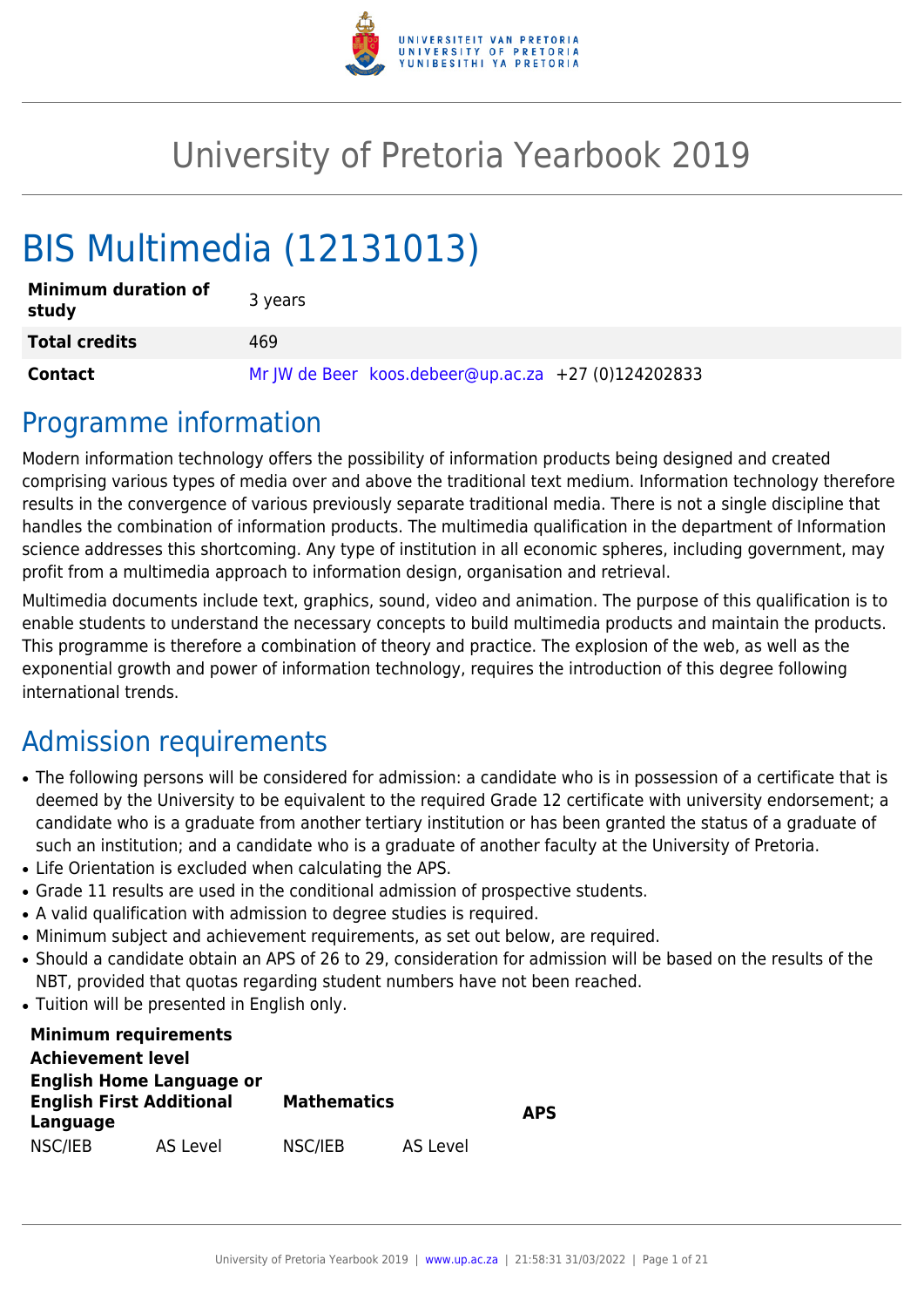

#### 4 D 5 C **30 (26 - 29 admission based on the NBT)**

\* Cambridge A level candidates who obtained at least a D in the required subjects, will be considered for admission. International Baccalaureate (IB) HL candidates who obtained at least a 4 in the required subjects, will be considered for admission.

### Other programme-specific information

#### **Please Note:**

The semester in which these modules are offered may vary from year to year.

Students who wish to continue with a BScHons (CS) should consult the Computer Science department for the correct admission requirements to the degree. COS 301 and three COS electives are compulsory admission requirements for BScHons (CS).

### Pass with distinction

A degree (undergraduate) in the School of IT is conferred with distinction on a student who did not repeat any module of his/her final year, obtained a weighted average of at least 75% in all the prescribed modules for the final year, provided that a subminimum of 65% is obtained in each of these modules and provided that the degree is completed in the prescribed minimum period of time. Ad hoc cases will be considered by the Dean, in consultation with the relevant head of department.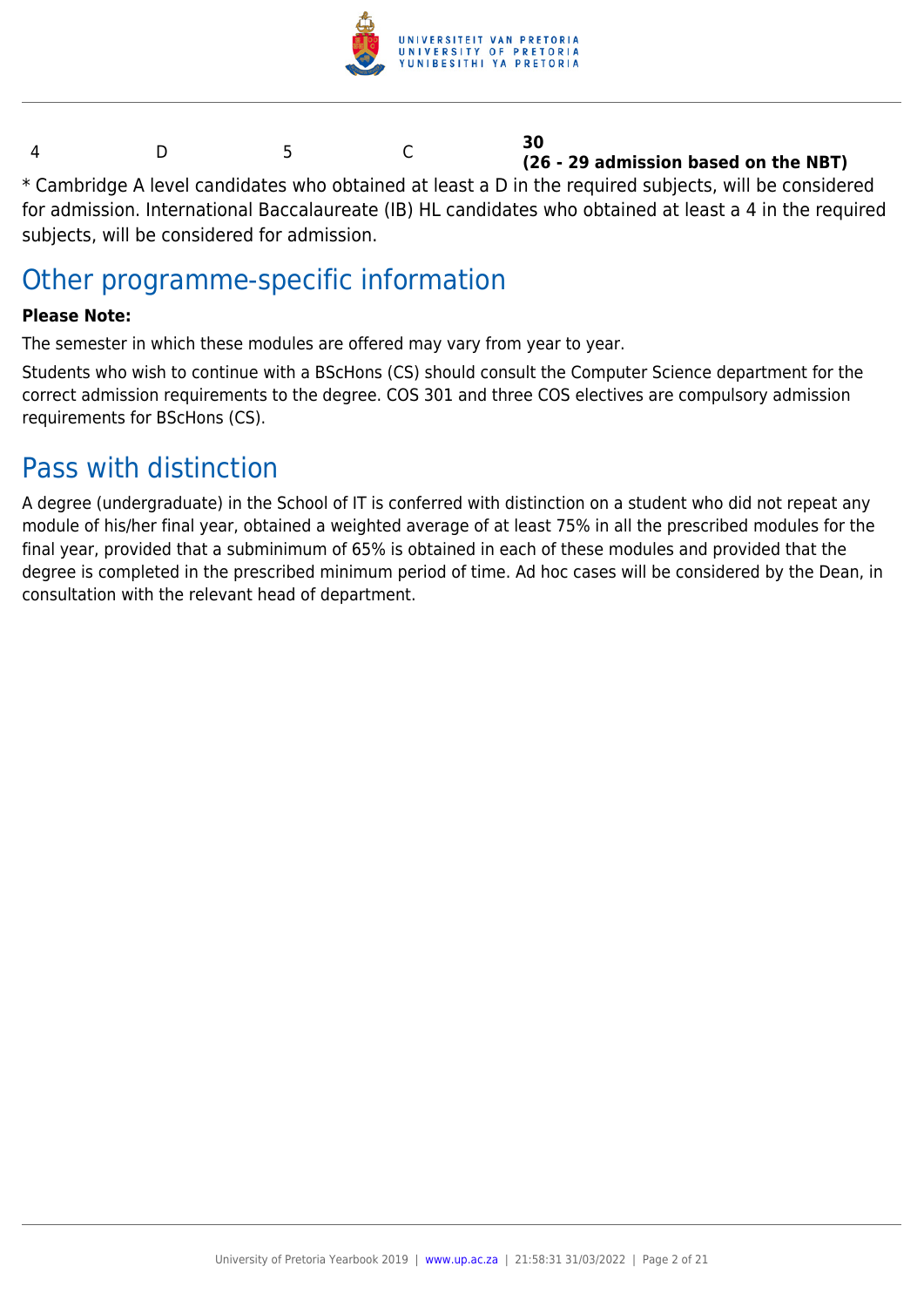

### Curriculum: Year 1

**Minimum credits: 144**

#### **Fundamental modules**

#### **Academic information management 101 (AIM 101)**

| <b>Module credits</b>         | 6.00                                                                                                                                                                                                                                                                                                                                                                  |
|-------------------------------|-----------------------------------------------------------------------------------------------------------------------------------------------------------------------------------------------------------------------------------------------------------------------------------------------------------------------------------------------------------------------|
| Service modules               | Faculty of Engineering, Built Environment and Information Technology<br><b>Faculty of Education</b><br>Faculty of Economic and Management Sciences<br><b>Faculty of Humanities</b><br>Faculty of Law<br><b>Faculty of Health Sciences</b><br>Faculty of Natural and Agricultural Sciences<br>Faculty of Theology and Religion<br><b>Faculty of Veterinary Science</b> |
| <b>Prerequisites</b>          | No prerequisites.                                                                                                                                                                                                                                                                                                                                                     |
| <b>Contact time</b>           | 2 lectures per week                                                                                                                                                                                                                                                                                                                                                   |
| <b>Language of tuition</b>    | Module is presented in English                                                                                                                                                                                                                                                                                                                                        |
| <b>Department</b>             | <b>Information Science</b>                                                                                                                                                                                                                                                                                                                                            |
| <b>Period of presentation</b> | Semester 1                                                                                                                                                                                                                                                                                                                                                            |

#### **Module content**

Find, evaluate, process, manage and present information resources for academic purposes using appropriate technology. Apply effective search strategies in different technological environments. Demonstrate the ethical and fair use of information resources. Integrate 21st-century communications into the management of academic information.

#### **Academic information management 111 (AIM 111)**

| <b>Module credits</b>      | 4.00                                                                                                                                                                                                                                                                                                                                 |
|----------------------------|--------------------------------------------------------------------------------------------------------------------------------------------------------------------------------------------------------------------------------------------------------------------------------------------------------------------------------------|
| Service modules            | Faculty of Engineering, Built Environment and Information Technology<br><b>Faculty of Education</b><br><b>Faculty of Economic and Management Sciences</b><br><b>Faculty of Humanities</b><br>Faculty of Law<br><b>Faculty of Health Sciences</b><br>Faculty of Natural and Agricultural Sciences<br>Faculty of Theology and Religion |
| <b>Prerequisites</b>       | No prerequisites.                                                                                                                                                                                                                                                                                                                    |
| <b>Contact time</b>        | 2 lectures per week                                                                                                                                                                                                                                                                                                                  |
| <b>Language of tuition</b> | Module is presented in English                                                                                                                                                                                                                                                                                                       |
| <b>Department</b>          | <b>Information Science</b>                                                                                                                                                                                                                                                                                                           |
|                            |                                                                                                                                                                                                                                                                                                                                      |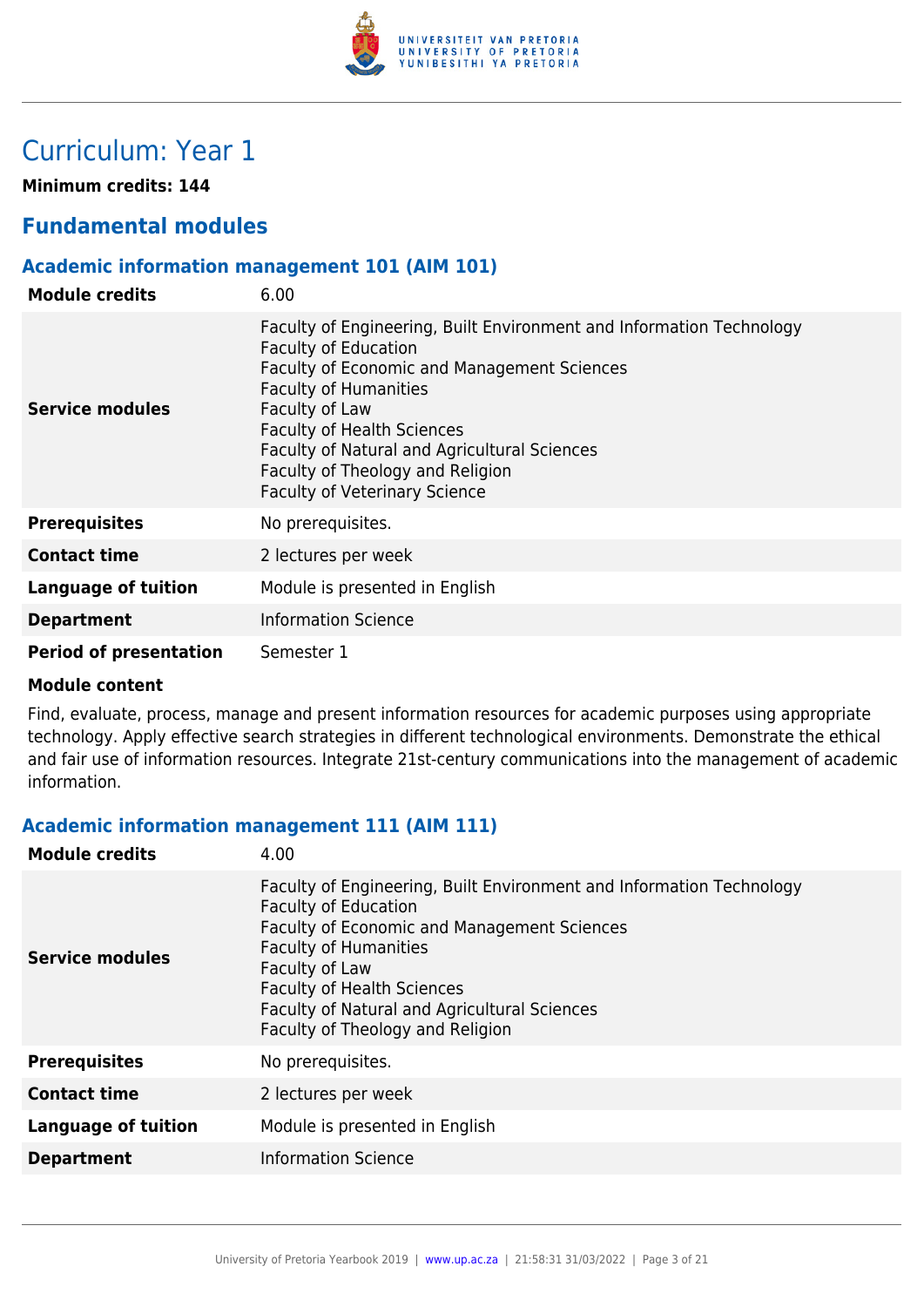

#### **Period of presentation** Semester 1

#### **Module content**

Find, evaluate, process, manage and present information resources for academic purposes using appropriate technology.

#### **Academic information management 121 (AIM 121)**

| <b>Module credits</b>         | 4.00                                                                                                                                                                                                                                                                                                                                                                         |
|-------------------------------|------------------------------------------------------------------------------------------------------------------------------------------------------------------------------------------------------------------------------------------------------------------------------------------------------------------------------------------------------------------------------|
| Service modules               | Faculty of Engineering, Built Environment and Information Technology<br><b>Faculty of Education</b><br><b>Faculty of Economic and Management Sciences</b><br><b>Faculty of Humanities</b><br>Faculty of Law<br><b>Faculty of Health Sciences</b><br>Faculty of Natural and Agricultural Sciences<br>Faculty of Theology and Religion<br><b>Faculty of Veterinary Science</b> |
| <b>Prerequisites</b>          | No prerequisites.                                                                                                                                                                                                                                                                                                                                                            |
| <b>Contact time</b>           | 2 lectures per week                                                                                                                                                                                                                                                                                                                                                          |
| <b>Language of tuition</b>    | Module is presented in English                                                                                                                                                                                                                                                                                                                                               |
| <b>Department</b>             | <b>Informatics</b>                                                                                                                                                                                                                                                                                                                                                           |
| <b>Period of presentation</b> | Semester 2                                                                                                                                                                                                                                                                                                                                                                   |

#### **Module content**

Apply effective search strategies in different technological environments. Demonstrate the ethical and fair use of information resources. Integrate 21st-century communications into the management of academic information.

#### **Academic literacy for Information Technology 121 (ALL 121)**

| <b>Module credits</b>         | 6.00                                                                                                                |
|-------------------------------|---------------------------------------------------------------------------------------------------------------------|
| <b>Service modules</b>        | Faculty of Engineering, Built Environment and Information Technology<br>Faculty of Economic and Management Sciences |
| <b>Prerequisites</b>          | No prerequisites.                                                                                                   |
| <b>Contact time</b>           | 1 web-based period per week, 2 lectures per week                                                                    |
| <b>Language of tuition</b>    | Module is presented in English                                                                                      |
| <b>Department</b>             | Unit for Academic Literacy                                                                                          |
| <b>Period of presentation</b> | Semester 2                                                                                                          |

#### **Module content**

By the end of this module students should be able to cope more confidently and competently with the reading, writing and critical thinking demands that are characteristic of the field of Information Technology.

#### **Academic orientation 112 (UPO 112)**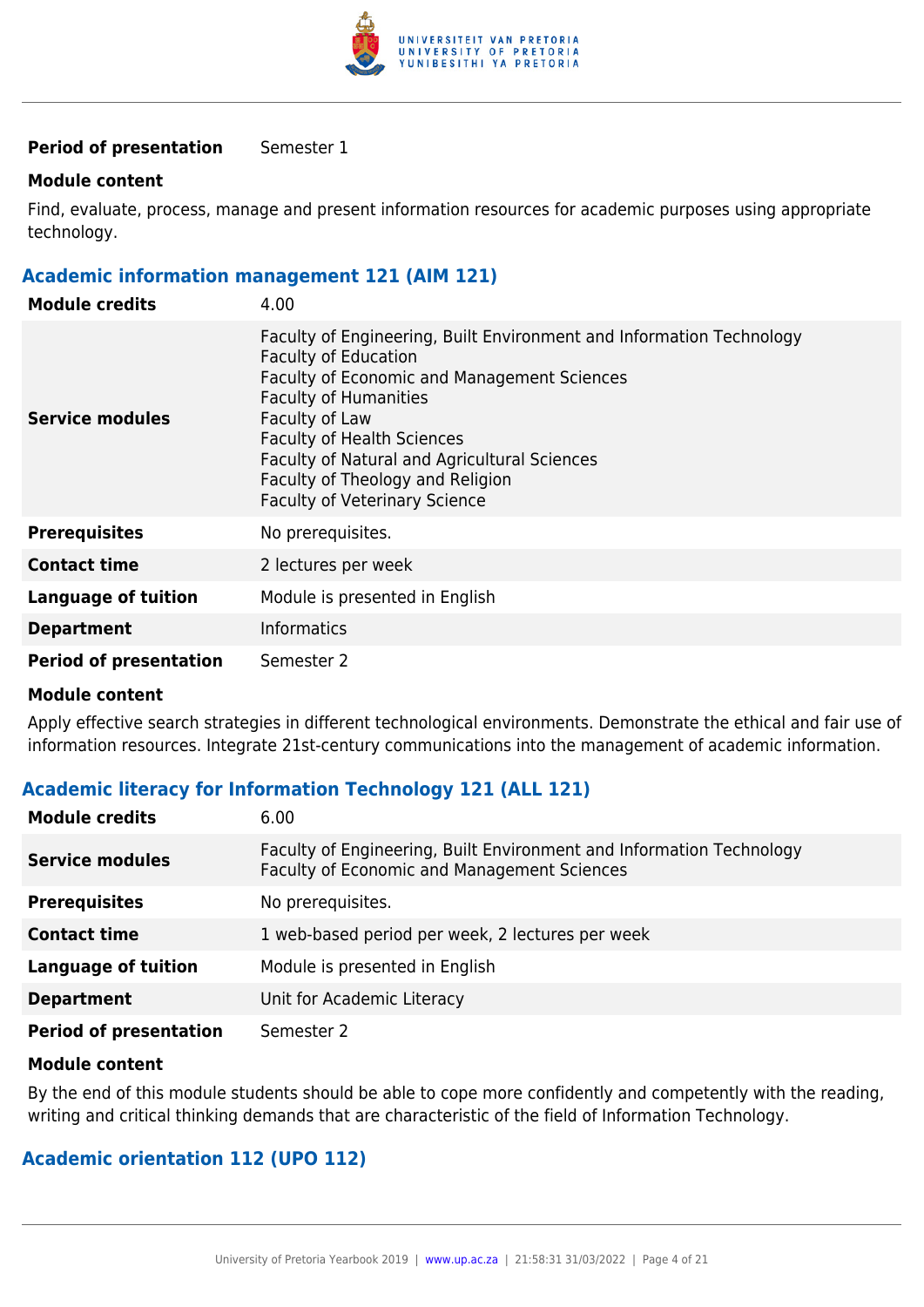

| <b>Module credits</b>         | 0.00                           |
|-------------------------------|--------------------------------|
| Language of tuition           | Module is presented in English |
| <b>Department</b>             | <b>EBIT Deans Office</b>       |
| <b>Period of presentation</b> | Year                           |

#### **Core modules**

#### **Program design: Introduction 110 (COS 110)**

| <b>Module credits</b>         | 16.00                                                                                                                                                               |
|-------------------------------|---------------------------------------------------------------------------------------------------------------------------------------------------------------------|
| <b>Service modules</b>        | Faculty of Engineering, Built Environment and Information Technology<br>Faculty of Economic and Management Sciences<br>Faculty of Natural and Agricultural Sciences |
| <b>Prerequisites</b>          | COS 132, COS 151 and Maths level 5                                                                                                                                  |
| <b>Contact time</b>           | 1 tutorial per week, 1 practical per week, 3 lectures per week                                                                                                      |
| Language of tuition           | Module is presented in English                                                                                                                                      |
| <b>Department</b>             | <b>Computer Science</b>                                                                                                                                             |
| <b>Period of presentation</b> | Semester 2                                                                                                                                                          |

#### **Module content**

The focus is on object-oriented (OO) programming. Concepts including inheritance and multiple inheritance, polymorphism, operator overloading, memory management (static and dynamic binding), interfaces, encapsulation, reuse, etc. will be covered in the module. The module teaches sound program design with the emphasis on modular code, leading to well structured, robust and documented programs. A modern OO programming language is used as the vehicle to develop these skills. The module will introduce the student to basic data structures, lists, stacks and queues.

#### **Operating systems 122 (COS 122)**

| <b>Module credits</b>         | 16.00                                                          |
|-------------------------------|----------------------------------------------------------------|
| <b>Prerequisites</b>          | COS 132                                                        |
| <b>Contact time</b>           | 1 tutorial per week, 3 lectures per week, 1 practical per week |
| Language of tuition           | Module is presented in English                                 |
| <b>Department</b>             | <b>Computer Science</b>                                        |
| <b>Period of presentation</b> | Semester 2                                                     |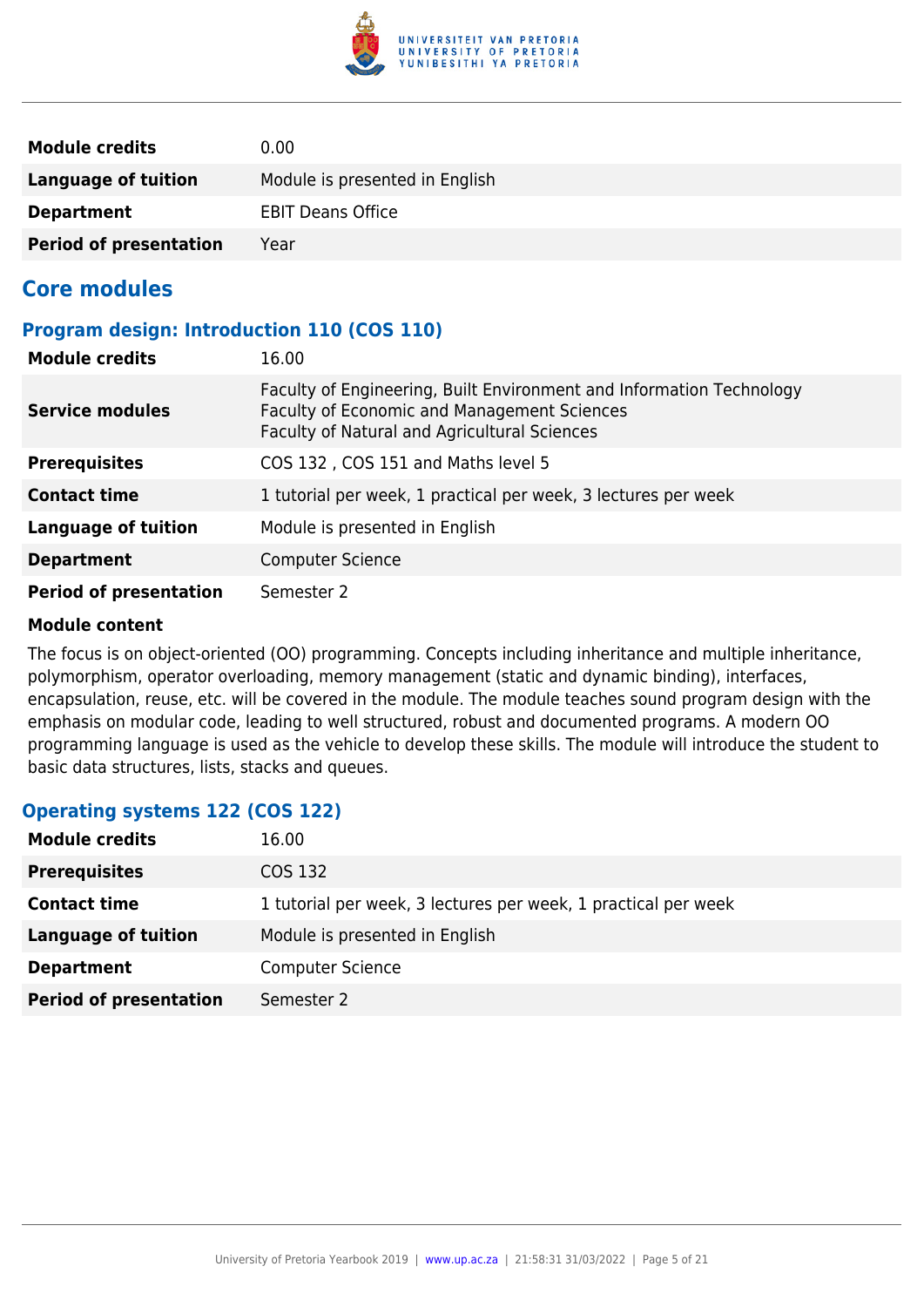

Fundamental concepts of modern operating systems in terms of their structure and the mechanisms they use are studied in this module. After completing this module, students will have gained, as outcomes, knowledge of real time, multimedia and multiple processor systems, as these will be defined and analysed. In addition, students will have gained knowledge on modern design issues of process management, deadlock and concurrency control, memory management, input/output management, file systems and operating system security. In order to experience a hands-on approach to the knowledge students would have gained from studying the abovementioned concepts, students will have produced a number of practical implementations of these concepts using the Windows and Linux operating systems.

#### **Imperative programming 132 (COS 132)**

| <b>Module credits</b>         | 16.00                                                                                       |
|-------------------------------|---------------------------------------------------------------------------------------------|
| <b>Service modules</b>        | Faculty of Economic and Management Sciences<br>Faculty of Natural and Agricultural Sciences |
| <b>Prerequisites</b>          | APS of 30 and level 5 (60-69%) Mathematics                                                  |
| <b>Contact time</b>           | 3 lectures per week, 1 tutorial per week, 1 practical per week                              |
| <b>Language of tuition</b>    | Module is presented in English                                                              |
| <b>Department</b>             | <b>Computer Science</b>                                                                     |
| <b>Period of presentation</b> | Semester 1                                                                                  |

#### **Module content**

This module introduces imperative computer programming, which is a fundamental building block of computer science. The process of constructing a program for solving a given problem, of editing it, compiling (both manually and automatically), running and debugging it, is covered from the beginning. The aim is to master the elements of a programming language and be able to put them together in order to construct programs using types, control structures, arrays, functions and libraries. An introduction to object orientation will be given. After completing this module, the student should understand the fundamental elements of a program, the importance of good program design and user-friendly interfaces. Students should be able to conduct basic program analysis and write complete elementary programs.

#### **Introduction to computer science 151 (COS 151)**

| <b>Module credits</b>         | 8.00                                                                        |
|-------------------------------|-----------------------------------------------------------------------------|
| <b>Service modules</b>        | <b>Faculty of Education</b><br>Faculty of Natural and Agricultural Sciences |
| <b>Prerequisites</b>          | APS of 30 and level 5 (60-69%) Mathematics.                                 |
| <b>Contact time</b>           | 1 practical per week, 2 lectures per week                                   |
| <b>Language of tuition</b>    | Module is presented in English                                              |
| <b>Department</b>             | <b>Computer Science</b>                                                     |
| <b>Period of presentation</b> | Semester 1                                                                  |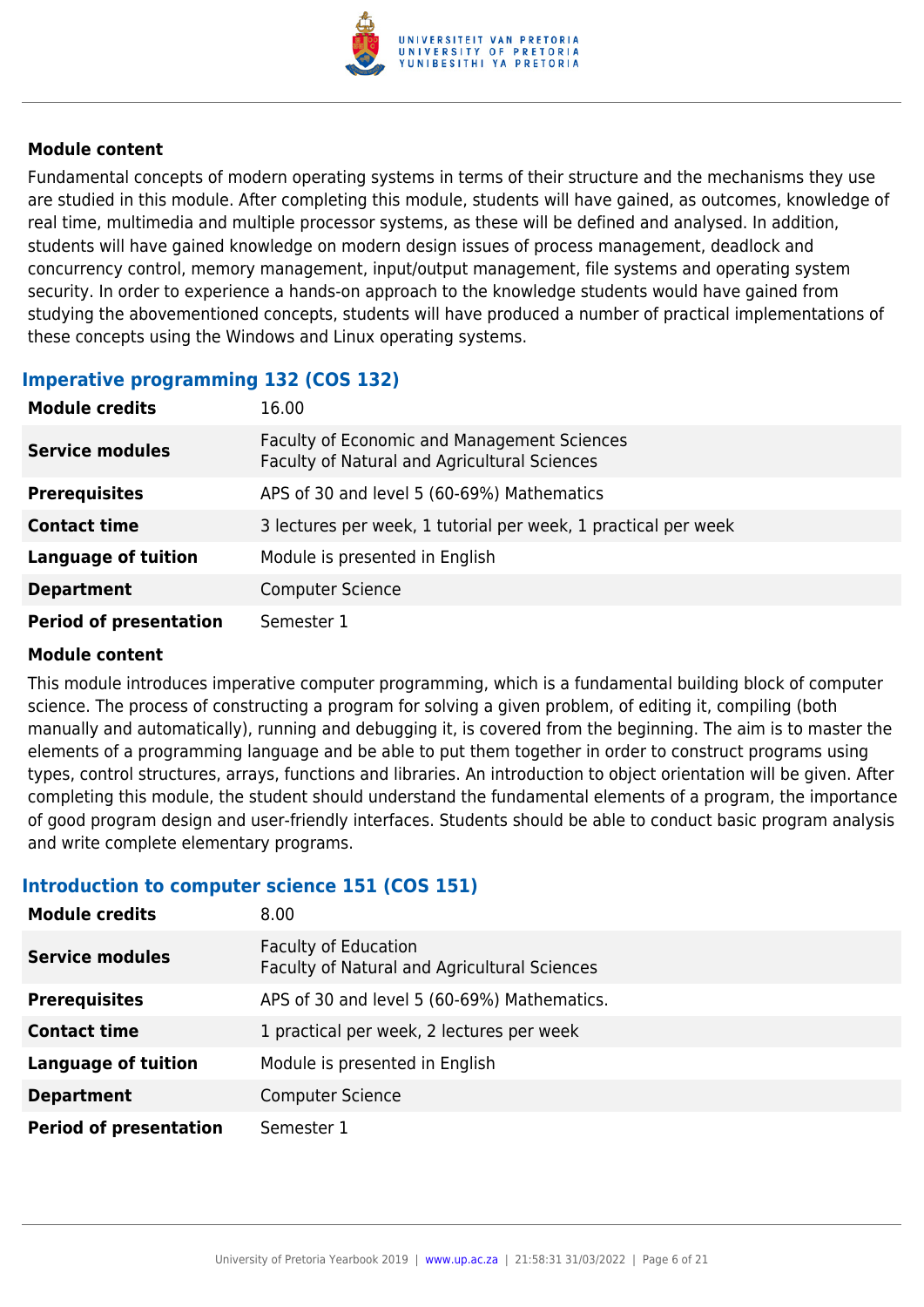

This module introduces concepts and terminology related to the computer science discipline. General topics covered include the history of computing, machine level representation of data, Boolean logic and gates, basic computer systems organisation, algorithms and complexity and automata theory. The module also introduces some of the subdisciplines of computer science, such as computer networks, database systems, compilers, information security and intelligent systems. The module also focues on modelling of algorithms.

#### **Multimedia 110 (IMY 110)**

| <b>Module credits</b>         | 12.00                                      |
|-------------------------------|--------------------------------------------|
| <b>Prerequisites</b>          | No prerequisites.                          |
| <b>Contact time</b>           | 2 lectures per week, 2 practicals per week |
| <b>Language of tuition</b>    | Module is presented in English             |
| <b>Department</b>             | <b>Information Science</b>                 |
| <b>Period of presentation</b> | Semester 1                                 |

#### **Module content**

\*Closed – requires departmental selection. Open to BIT, BSc:IT and BSc CS students.

Mark-up Languages. This module explores the role of mark-up languages in the information environment; the difference between the logical structure and the appearance of documents; the study of HTML, CSS and XHTML; the building of websites and basic information architecture.

#### **Multimedia 120 (IMY 120)**

| <b>Module credits</b>         | 12.00                                      |
|-------------------------------|--------------------------------------------|
| <b>Prerequisites</b>          | IMY 110                                    |
| <b>Contact time</b>           | 2 practicals per week, 2 lectures per week |
| <b>Language of tuition</b>    | Module is presented in English             |
| <b>Department</b>             | <b>Information Science</b>                 |
| <b>Period of presentation</b> | Semester 2                                 |

#### **Module content**

\*Closed – requires departmental selection.

Multimedia for the Web. This module introduces the process of creating and editing images, animation, basic interactive content, and sound for the web using multimedia authoring tools, such as Adobe Photoshop, Adobe Flash (with basic ActionScript), and Adobe Audition.

#### **Information science 110 (INL 110)**

| <b>Module credits</b>  | 12.00                                     |
|------------------------|-------------------------------------------|
| <b>Service modules</b> | <b>Faculty of Humanities</b>              |
| <b>Prerequisites</b>   | No prerequisites.                         |
| <b>Contact time</b>    | 1 practical per week, 3 lectures per week |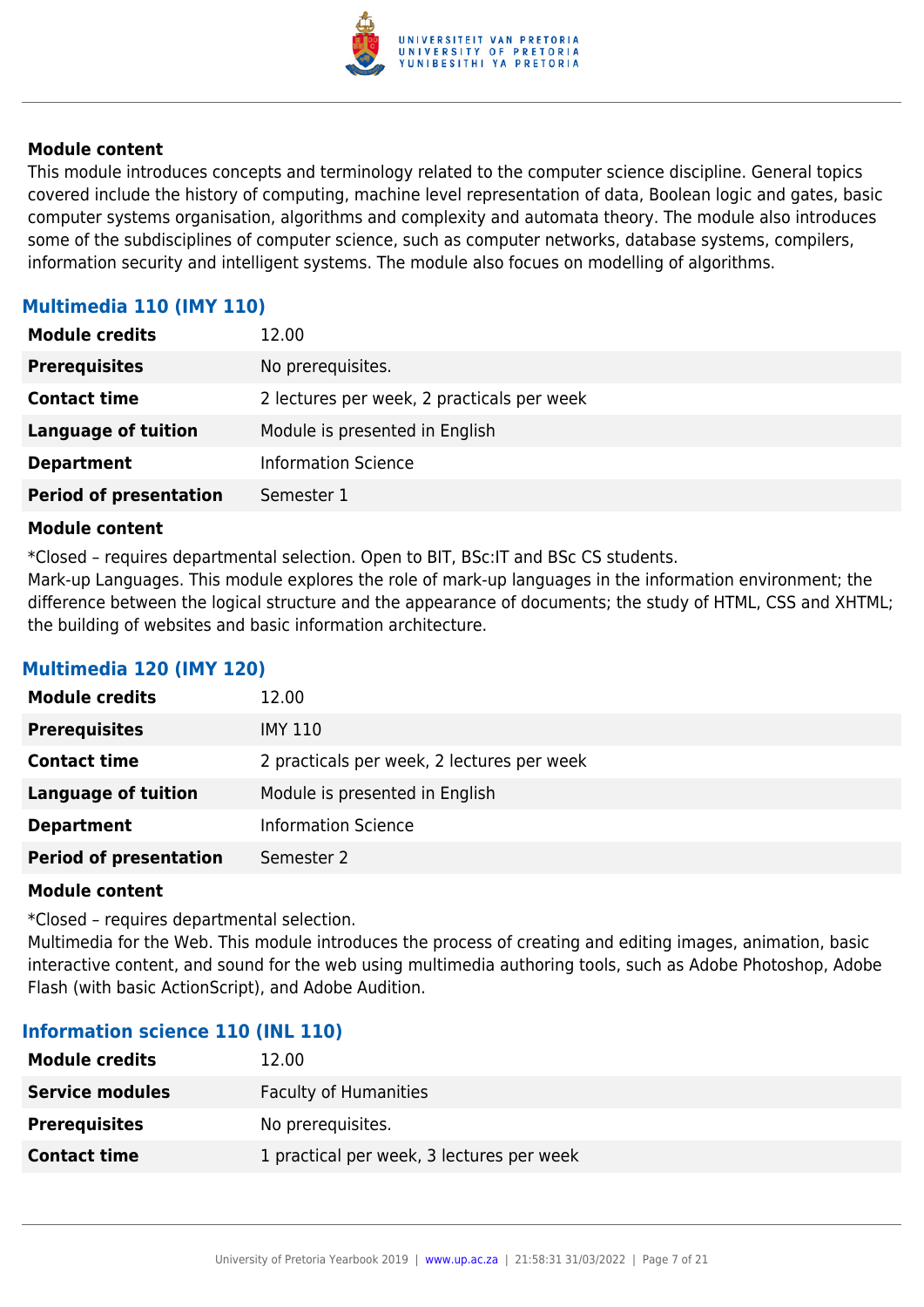

| Language of tuition           | Module is presented in English |
|-------------------------------|--------------------------------|
| <b>Department</b>             | <b>Information Science</b>     |
| <b>Period of presentation</b> | Semester 1                     |

This module is an introduction to the study field of information science and its various professions. Key concepts that will be discussed include the following: the human as information processor and user; the life-cycle of information in terms of processes, products and role-players; as well as the communication of information. The social-ethical impact of globalisation is included as a key concern, with reference to Africa.

#### **Information science 120 (INL 120)**

| <b>Module credits</b>         | 12.00                                     |
|-------------------------------|-------------------------------------------|
| <b>Service modules</b>        | <b>Faculty of Humanities</b>              |
| <b>Prerequisites</b>          | No prerequisites.                         |
| <b>Contact time</b>           | 3 lectures per week, 1 practical per week |
| <b>Language of tuition</b>    | Module is presented in English            |
| <b>Department</b>             | <b>Information Science</b>                |
| <b>Period of presentation</b> | Semester 2                                |

#### **Module content**

Organisation and representation of information. This module provides the student with an introduction to the basic principles and processes underlying the organisation and representation of information. The process of organising information in documents and on the web, in multimedia formats, by means of document image processing and in databases are dealt with. Themes on the representation of information through the creation of metadata include various general and domain specific metadata schemas such as Dublin Core as a metadata standard for the Web, as well as various other metadata schemas.

Practical classes include basic HTML and the design of Web pages incorporating and applying what was covered in theory.

#### **Information science 140 (INL 140)**

| <b>Module credits</b>         | 12.00                                     |
|-------------------------------|-------------------------------------------|
| <b>Service modules</b>        | <b>Faculty of Humanities</b>              |
| <b>Prerequisites</b>          | No prerequisites.                         |
| <b>Contact time</b>           | 3 lectures per week, 1 practical per week |
| <b>Language of tuition</b>    | Module is presented in English            |
| <b>Department</b>             | <b>Information Science</b>                |
| <b>Period of presentation</b> | Semester 2                                |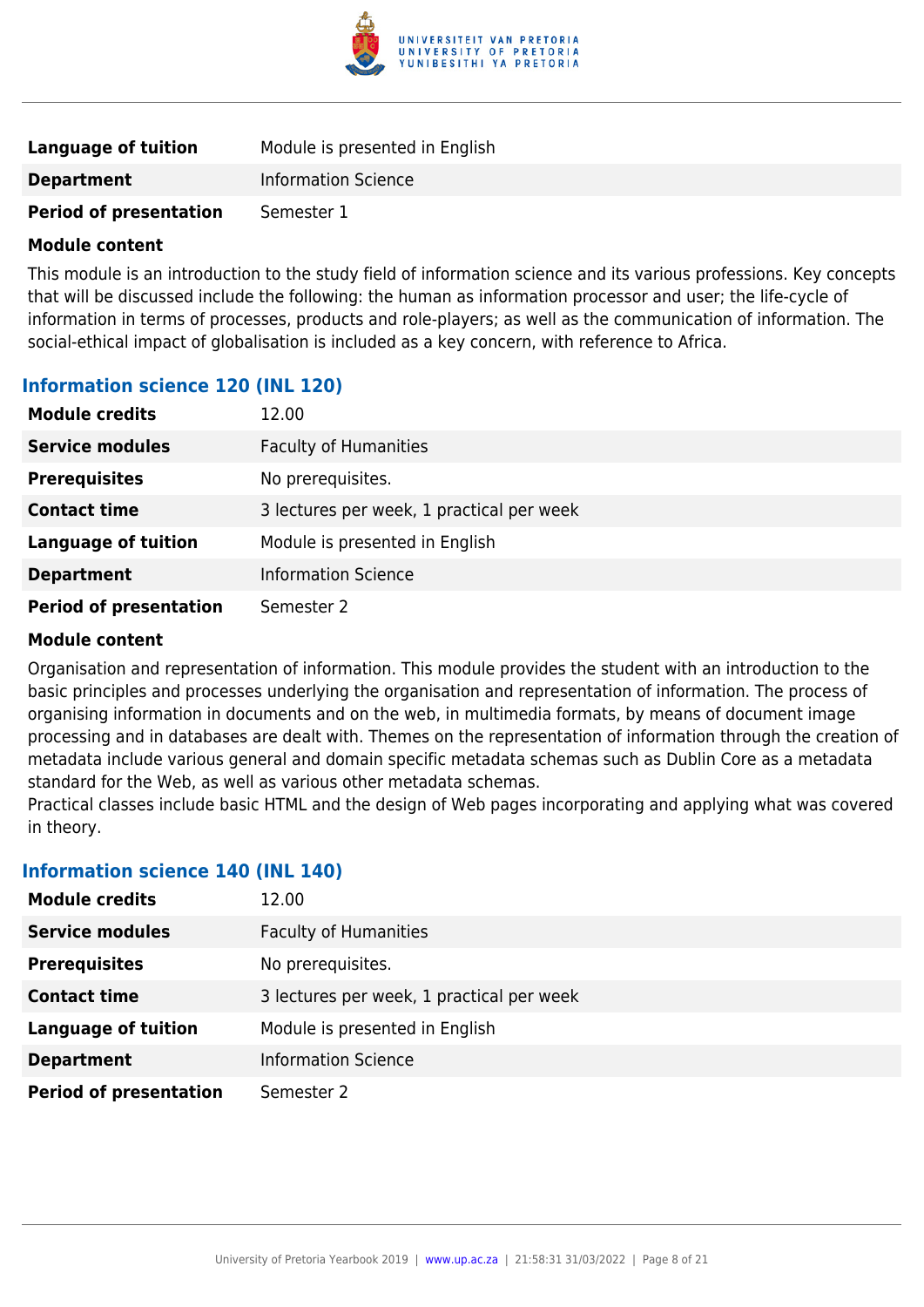

Information and communication technology. This module offers a brief overview of hardware and software, telecommunications technology, LANs, WANs and intranets, the information highway, the internet and the World Wide Web, computer ethics, ICTs, e-commerce, mobile computing technology and the influence that new trends and developments have on the distribution of information.

#### **Visual design (1) 102 (VIO 102)**

| <b>Module credits</b>         | 16.00                                                                |
|-------------------------------|----------------------------------------------------------------------|
| <b>Service modules</b>        | Faculty of Engineering, Built Environment and Information Technology |
| <b>Prerequisites</b>          | 5 for Mathematics or WTW 114 or WTW 133 and 143                      |
| <b>Contact time</b>           | 1 lecture per week, 1 practical per week                             |
| <b>Language of tuition</b>    | Module is presented in English                                       |
| <b>Department</b>             | <b>Visual Arts</b>                                                   |
| <b>Period of presentation</b> | Year                                                                 |

#### **Module content**

\*Only for students who specialise in BIS Multimedia

Introduction to elements and principles of design, typography and layout. Application of visual principles and techniques. Media characteristics. The design process.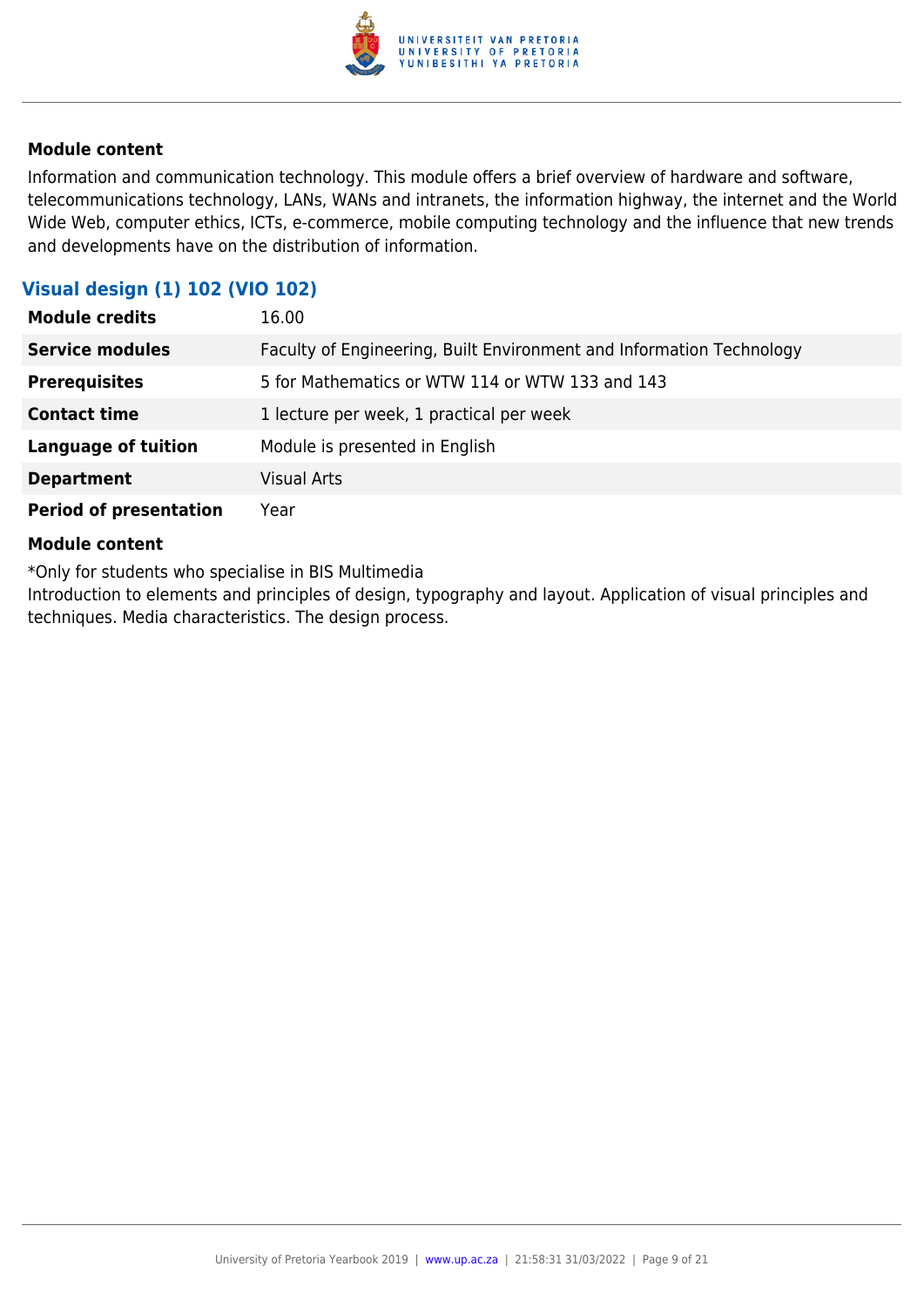

### Curriculum: Year 2

**Minimum credits: 184**

### **Fundamental modules**

#### **Community-based project 202 (JCP 202)**

| <b>Module credits</b>         | 8.00                                               |
|-------------------------------|----------------------------------------------------|
| <b>Service modules</b>        | <b>Faculty of Economic and Management Sciences</b> |
| <b>Prerequisites</b>          | No prerequisites.                                  |
| <b>Contact time</b>           | 1 other contact session per week                   |
| <b>Language of tuition</b>    | Separate classes for Afrikaans and English         |
| <b>Department</b>             | Informatics                                        |
| <b>Period of presentation</b> | Year                                               |

#### **Module content**

This project-orientated module is a form of applied learning which is directed at specific community needs and is integrated into all undergraduate academic programmes offered by the Faculty of Engineering, Built Environment and Information Technology.

The main objectives with the module are as follows:

(1) The execution of a community-related project aimed at achieving a beneficial impact on a chosen section of society, preferably but not exclusively, by engagement with a section of society which is different from the student's own background.

(2) The development of an awareness of personal, social and cultural values, an attitude to be of service, and an understanding of social issues, for the purpose of being a responsible professional.

(3) The development of important multidisciplinary and life skills, such as communication, interpersonal and leadership skills.

Assessment in this module will include all or most of the following components: evaluation and approval of the project proposal, assessment of oral and/or written progress reports, peer assessment in the event of team projects, written report-back by those at which the project was aimed at, and final assessment on grounds of the submission of a portfolio and a written report.

#### **Core modules**

#### **Data structures and algorithms 212 (COS 212)**

| <b>Module credits</b>         | 16.00                                                                |
|-------------------------------|----------------------------------------------------------------------|
| <b>Service modules</b>        | Faculty of Engineering, Built Environment and Information Technology |
| <b>Prerequisites</b>          | COS 110                                                              |
| <b>Contact time</b>           | 4 lectures per week, 1 practical per week                            |
| <b>Language of tuition</b>    | Module is presented in English                                       |
| <b>Department</b>             | <b>Computer Science</b>                                              |
| <b>Period of presentation</b> | Semester 1                                                           |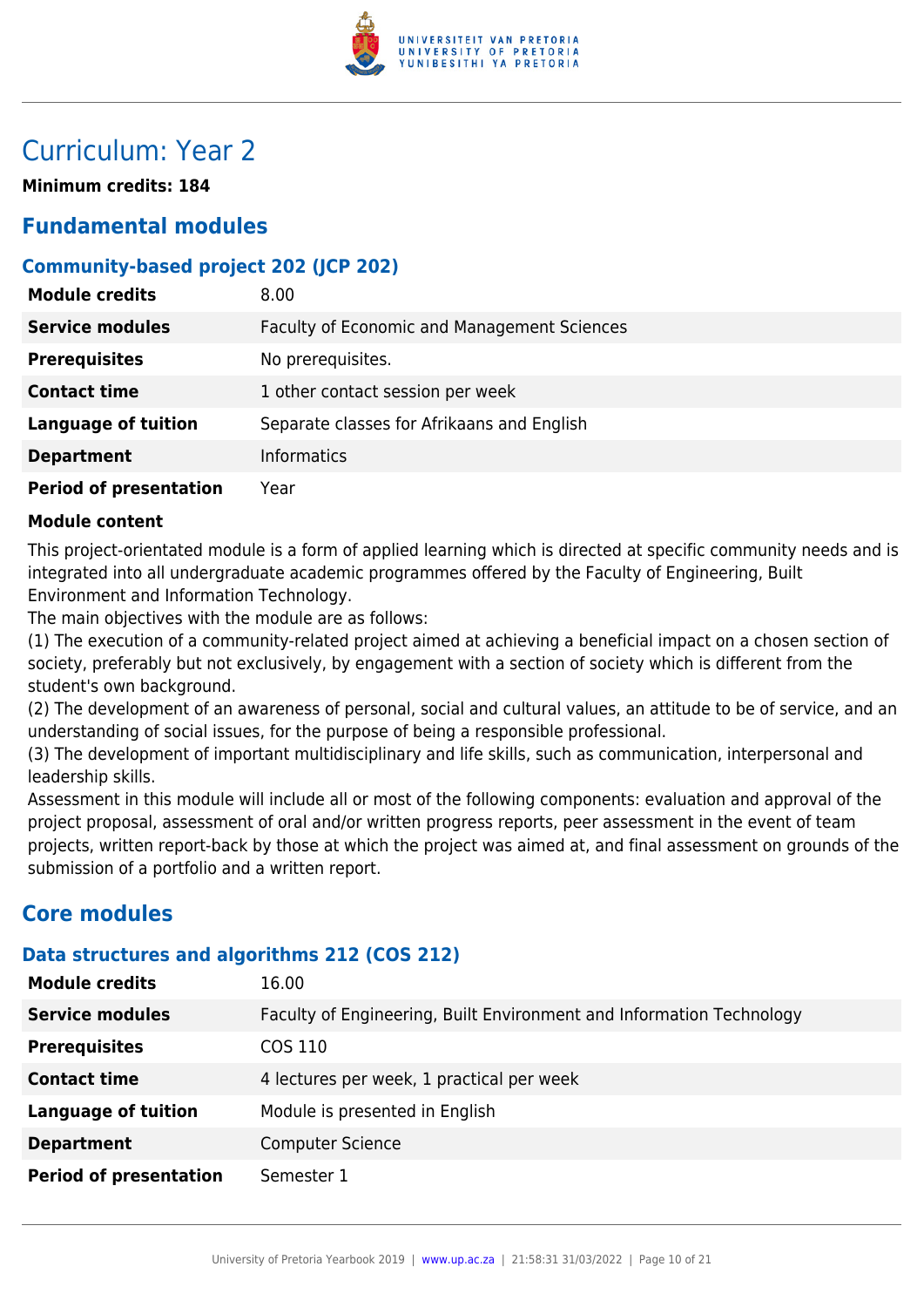

Data abstraction is a fundamental concept in the design and implementation of correct and efficient software. In prior modules, students are introduced to the basic data structures of lists, stacks and queues. This module continues with advanced data structures such as trees, hash tables, heaps and graphs, and goes into depth with the algorithms needed to manipulate them efficiently. Classical algorithms for sorting, searching, traversing, packing and game playing are included, with an emphasis on comparative implementations and efficiency. At the end of this module, students will be able to identify and recognise all the classical data structures; implement them in different ways; know how to measure the efficiency of implementations and algorithms; and have further developed their programming skills, especially with recursion and polymorphism.

#### **Software modelling 214 (COS 214)**

| <b>Module credits</b>         | 16.00                                     |
|-------------------------------|-------------------------------------------|
| <b>Prerequisites</b>          | COS 212                                   |
| <b>Contact time</b>           | 4 lectures per week, 1 practical per week |
| <b>Language of tuition</b>    | Module is presented in English            |
| <b>Department</b>             | <b>Computer Science</b>                   |
| <b>Period of presentation</b> | Semester 2                                |

#### **Module content**

The module will introduce the concepts of model-driven analysis and design as a mechanism to develop and evaluate complex software systems. Systems will be decomposed into known entities, such as design patterns, classes, relationships, execution loops and process flow, in order to model the semantic aspects of the system in terms of structure and behaviour. An appropriate tool will be used to support the software modelling. The role of the software model in the enterprise will be highlighted. Students who successfully complete this module will be able to concep-tualise and analyse problems and abstract a solution.

#### **Netcentric computer systems 216 (COS 216)**

| <b>Module credits</b>         | 16.00                                     |
|-------------------------------|-------------------------------------------|
| <b>Prerequisites</b>          | COS 110                                   |
| <b>Contact time</b>           | 4 lectures per week, 1 practical per week |
| <b>Language of tuition</b>    | Module is presented in English            |
| <b>Department</b>             | <b>Computer Science</b>                   |
| <b>Period of presentation</b> | Semester 1                                |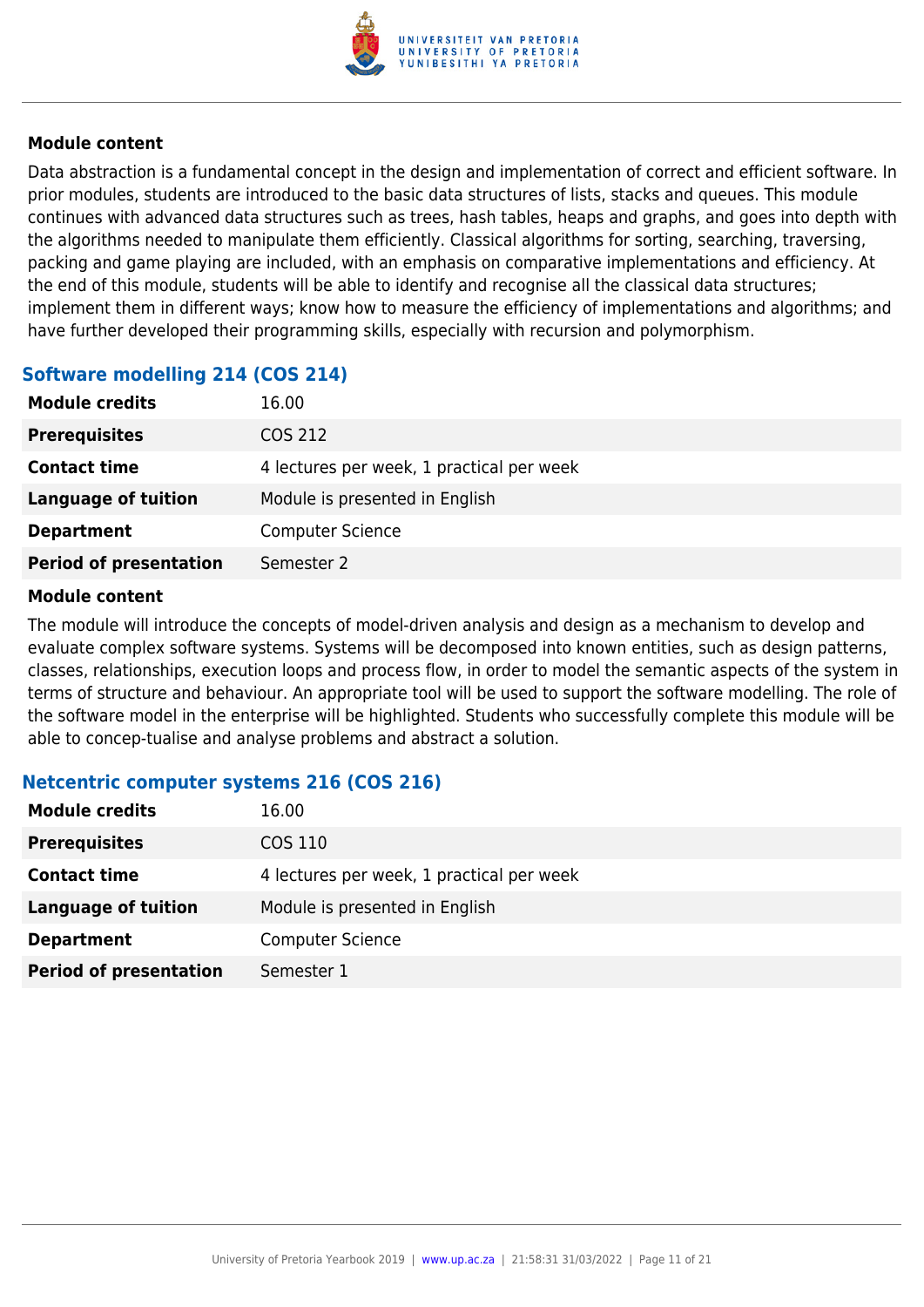

This module will introduce the student to netcentric systems by focusing on the development of systems for the web, mobile devices and the cloud. To lay the foundation on which the rest of the module can follow, traditional web-based programming languages such as HTML5, JavaScript, CSS and Python will be covered differentiating between client-side and server-side computation. Persistence of web-based data will be included for both client and server-based computation. These technologies will be extended and applied to mobile platforms where the availability of a connection, location-services and mobile device limitations play a role. For cloud platforms, aspects relating to task partitioning, security, virtualisation, cloud storage and access to the shared data stores, data synchronisation, partitioning and replication are considered. In order to practically demonstrate that a student has reached these outcomes, students will be required to use, integrate and maintain the necessary software and hardware by completing a number of smaller practical assignments where after integrating all these technologies into a comprehensive and practical programming project is required.

#### **Concurrent systems 226 (COS 226)**

| <b>Module credits</b>         | 16.00                                     |
|-------------------------------|-------------------------------------------|
| <b>Prerequisites</b>          | COS 122 and COS 212                       |
| <b>Contact time</b>           | 4 lectures per week, 1 practical per week |
| Language of tuition           | Module is presented in English            |
| <b>Department</b>             | <b>Computer Science</b>                   |
| <b>Period of presentation</b> | Semester 2                                |
|                               |                                           |

#### **Module content**

Computer science courses mostly deal with sequential programs. This module looks at the fundamentals of concurrency; what it means, how it can be exploited, and what facilities are available to determine program correctness. Concurrent systems are designed, analysed and implemented.

#### **Computer organisation and architecture 284 (COS 284)**

| <b>Module credits</b>         | 16.00                                     |
|-------------------------------|-------------------------------------------|
| <b>Prerequisites</b>          | COS 212 GS                                |
| <b>Contact time</b>           | 4 lectures per week, 1 practical per week |
| <b>Language of tuition</b>    | Module is presented in English            |
| <b>Department</b>             | <b>Computer Science</b>                   |
| <b>Period of presentation</b> | Semester 2                                |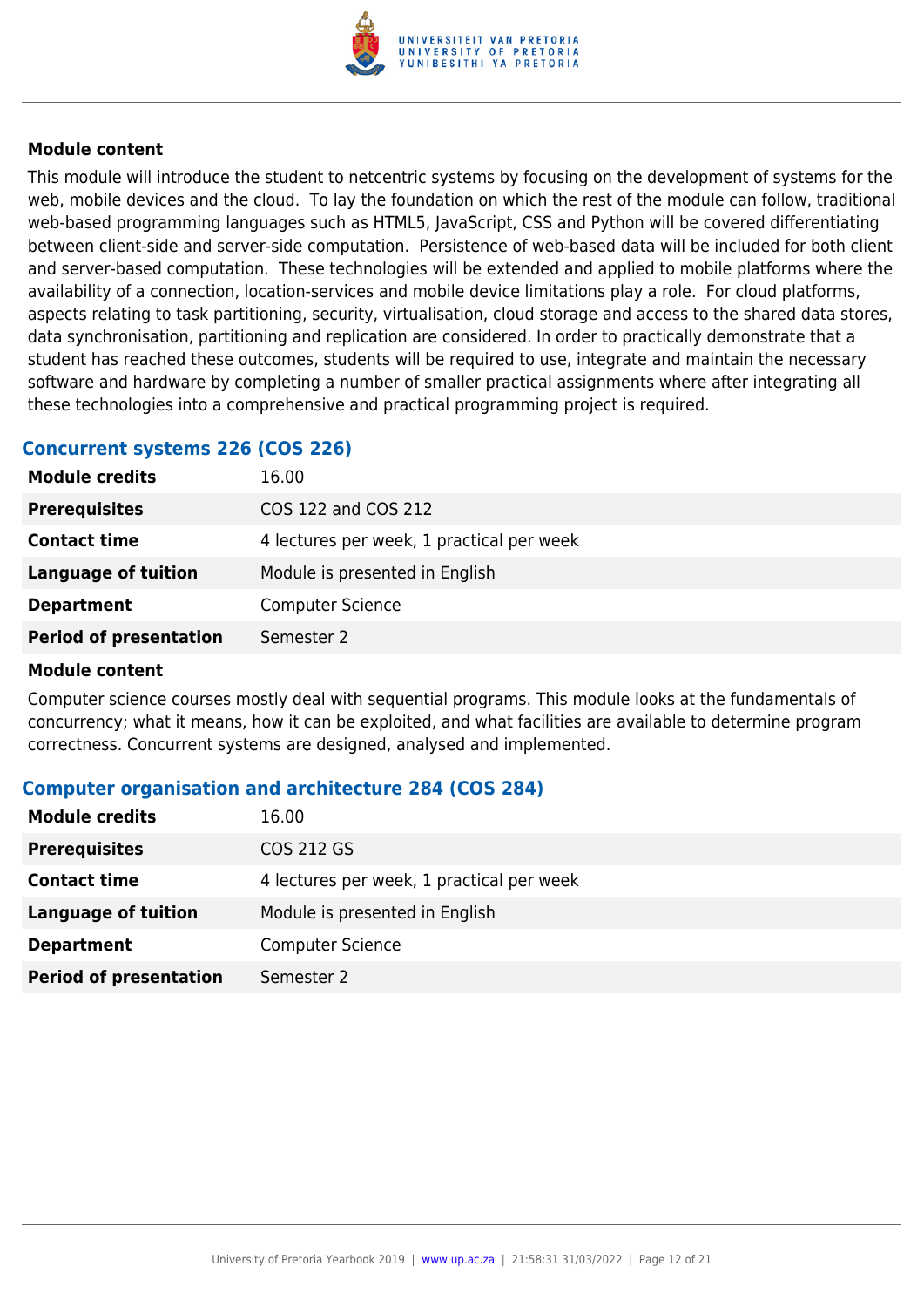

This module provides the foundations on which other modules build by enabling a deeper understanding of how software interacts with hardware. It will teach the design and operation of modern digital computers by studying each of the components that make up a digital computer and the interaction between these components. Specific areas of interest, but not limited to, are: representation of data on the machine-level; organisation of the machine on the assembly level; the architecture and organisation of memory; inter- and intra-component interfacing and communication; data paths and control; and parallelism. Topic-level detail and learning outcomes for each of these areas are given by the first 6 units of 'Architecture and Organisation' knowledge area as specified by the ACM/IEEE Computer Science Curriculum 2013.

The concepts presented in the theory lectures will be reinforced during the practical sessions by requiring design and implementation of the concepts in simulators and assembly language using an open source operating system.

#### **Multimedia 210 (IMY 210)**

| <b>Module credits</b>         | 16.00                                      |
|-------------------------------|--------------------------------------------|
| <b>Prerequisites</b>          | IMY 110 or equivalent HTML knowledge       |
| <b>Contact time</b>           | 2 practicals per week, 2 lectures per week |
| <b>Language of tuition</b>    | Module is presented in English             |
| <b>Department</b>             | <b>Information Science</b>                 |
| <b>Period of presentation</b> | Semester 1                                 |

#### **Module content**

\*Closed – requires departmental selection.

Advanced Markup Languages 1. This module investigates XML and its related technologies (such as XSLT, XPath, XSL-FO, DTD, XML Schema, and namespaces) as a vital part of the web development process.

#### **Multimedia 211 (IMY 211)**

| <b>Module credits</b>         | 20.00                                      |
|-------------------------------|--------------------------------------------|
| <b>Prerequisites</b>          | Departmental selection                     |
| <b>Contact time</b>           | 3 practicals per week, 3 lectures per week |
| Language of tuition           | Module is presented in English             |
| <b>Department</b>             | <b>Information Science</b>                 |
| <b>Period of presentation</b> | Semester 1                                 |

#### **Module content**

\*Closed - requires departmental selection.

Multimedia and hypermedia theory. This module offers the opportunity to make a thorough study of the theory and applications of multimedia and hypermedia. This includes: multimedia products, multimedia authoring tools, hypermedia databases, digital publications on the World Wide Web, New Media, as well as information architecture, websites and the social realities and impact of the World Wide Web.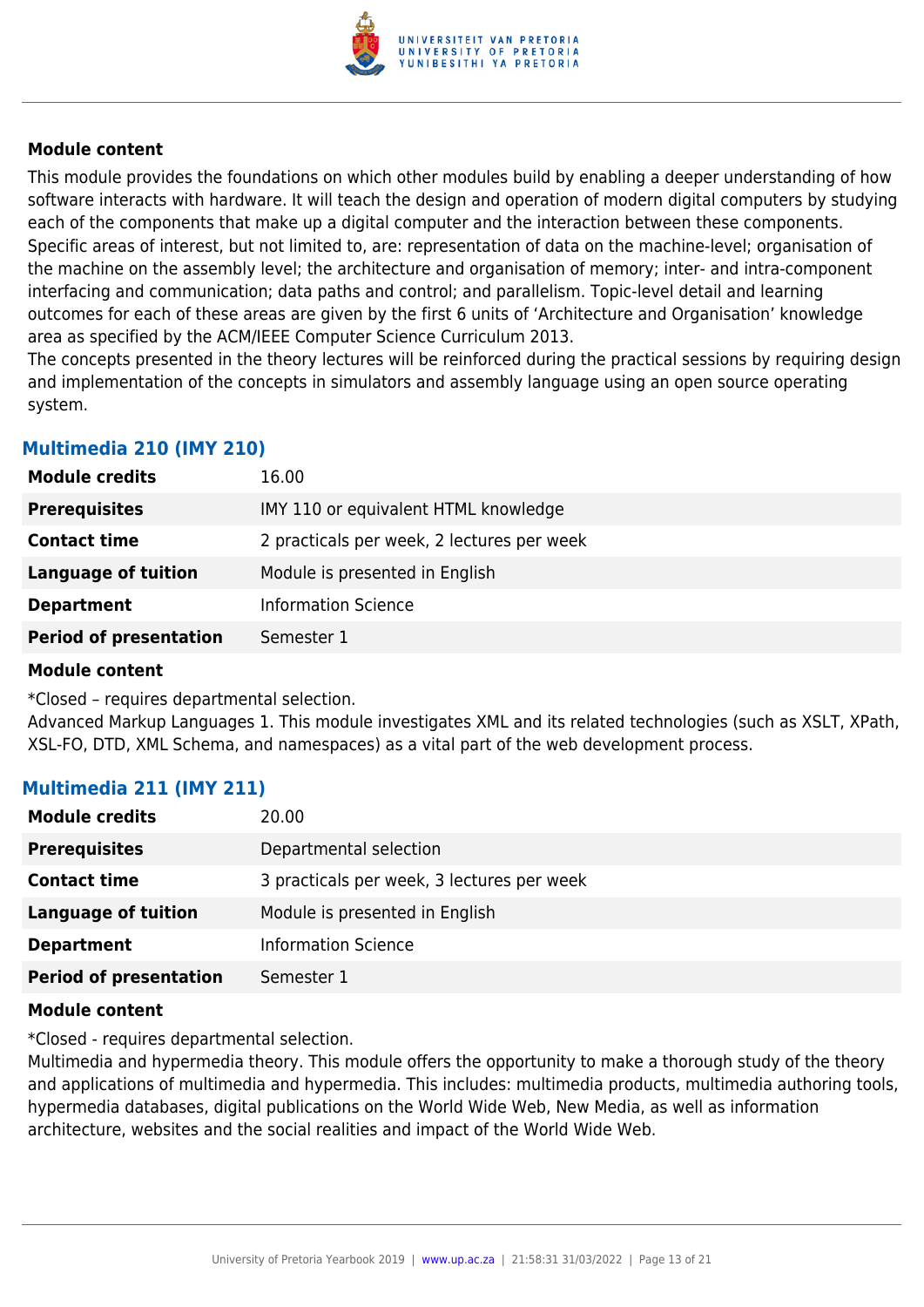

#### **Multimedia 220 (IMY 220)**

| <b>Module credits</b>         | 16.00                                      |
|-------------------------------|--------------------------------------------|
| <b>Prerequisites</b>          | IMY 210 and COS 216                        |
| <b>Contact time</b>           | 2 lectures per week, 2 practicals per week |
| <b>Language of tuition</b>    | Module is presented in English             |
| <b>Department</b>             | <b>Information Science</b>                 |
| <b>Period of presentation</b> | Semester 2                                 |
|                               |                                            |

#### **Module content**

\*Closed - requires departmental selection.

Advanced Markup Languages 2. This module assumes knowledge of dynamic scripts and basic web based technologies such as PHP as well as the use of relational databases like MySQL. The module explores the interplay between scripting languages, databases, and current industry standard web technologies, from both the server-side and client-side perspectives. The module has a focus on developing hands-on practical skills.

#### **Publishing 210 (PUB 210)**

| <b>Module credits</b>         | 20.00                                      |
|-------------------------------|--------------------------------------------|
| <b>Prerequisites</b>          | No prerequisites.                          |
| <b>Contact time</b>           | 3 practicals per week, 3 lectures per week |
| <b>Language of tuition</b>    | Separate classes for Afrikaans and English |
| <b>Department</b>             | <b>Information Science</b>                 |
| <b>Period of presentation</b> | Semester 1                                 |

#### **Module content**

\*Closed - requires departmental selection.

Copy-editing. This module offers an introduction to copy-editing as a phase in the publishing process. Topics covered are the role of the copy-editor in the publishing value chain; the levels of editing; the responsibilities of the copy-editor towards the manuscript, the author and the publishing house; the responsibilities and skills of the proof-reader; typical problems in texts; proof-reading and copy-editing symbols and the mark-up of texts; as well as legal and ethical aspects of editing. Learners are also equipped with practical skills in proofreading and copy-editing both digital and print-based texts.

| $\frac{1}{2}$              |                                                                       |
|----------------------------|-----------------------------------------------------------------------|
| <b>Module credits</b>      | 24.00                                                                 |
| <b>Service modules</b>     | Faculty of Engineering, Built Environment and Information Technology  |
| <b>Prerequisites</b>       | <b>VIO 102</b>                                                        |
| <b>Contact time</b>        | 1 practical per week, 1 discussion class per week, 1 lecture per week |
| <b>Language of tuition</b> | Afrikaans and English are used in one class                           |
| <b>Department</b>          | <b>Visual Arts</b>                                                    |
|                            |                                                                       |

#### **Visual design (2) 202 (VIO 202)**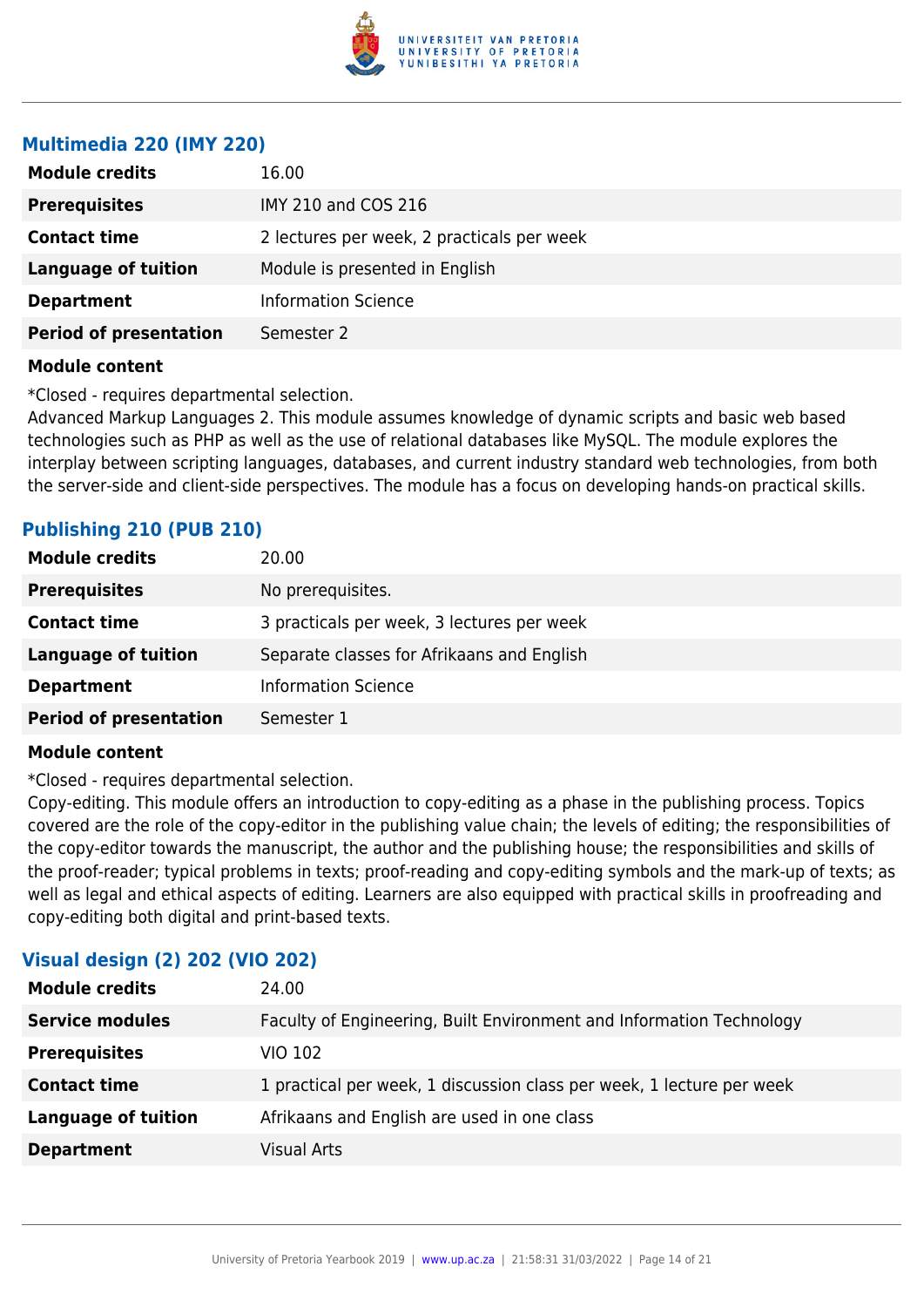

#### **Period of presentation** Year

#### **Module content**

\*Requires VIO 102

\*Only for students who specialise in BIS Multimedia

Visual analysis and interpretation. Design function and specific applications in the electronic environment. Aesthetic, functional and communicative evaluation of design.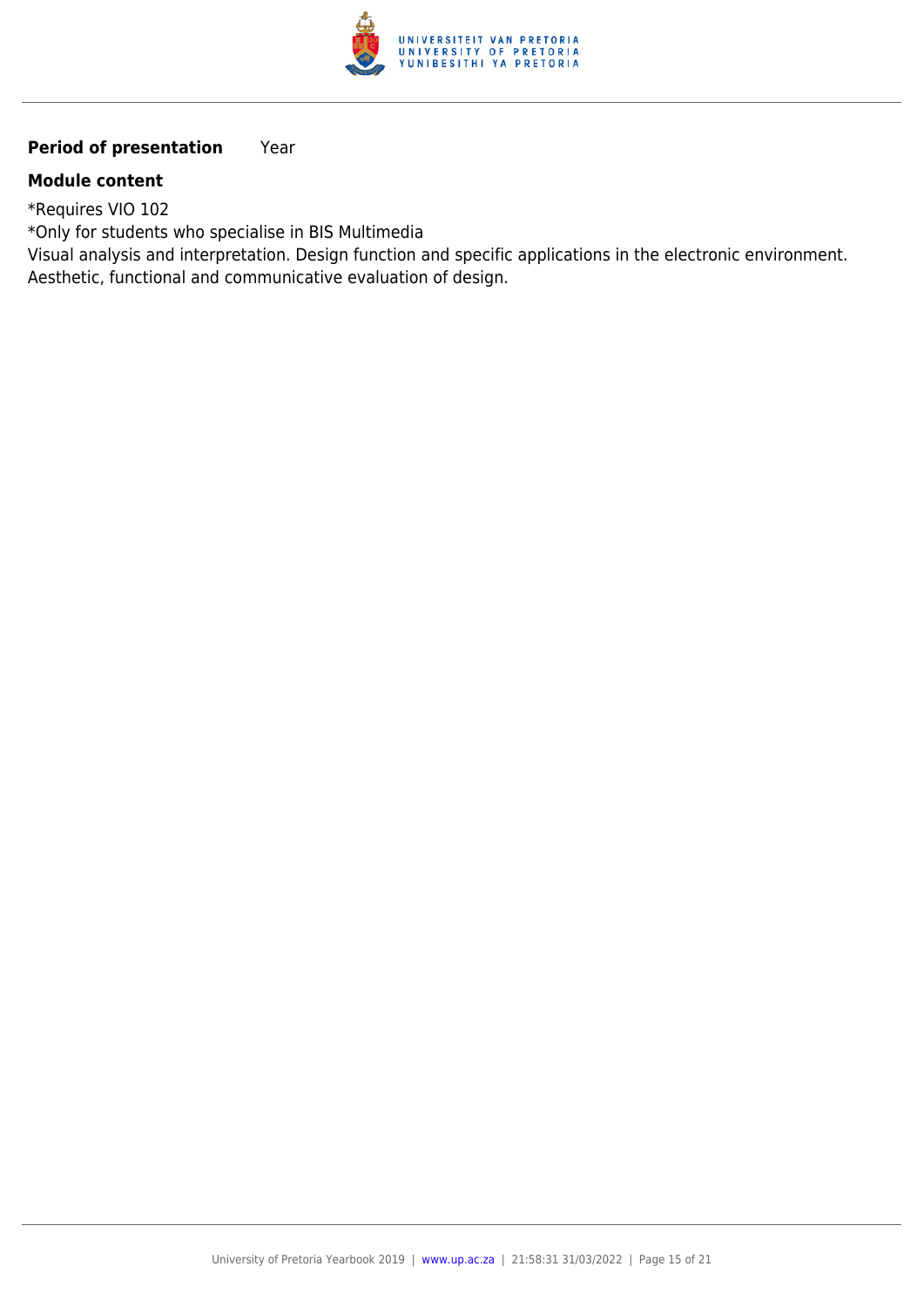

### Curriculum: Final year

**Minimum credits: 141**

### **Core modules**

#### **Multimedia: Project 300 (IMY 300)**

| <b>Module credits</b>         | 45.00                                     |
|-------------------------------|-------------------------------------------|
| <b>Prerequisites</b>          | COS 212                                   |
| <b>Contact time</b>           | 2 lectures per week, 1 practical per week |
| <b>Language of tuition</b>    | Module is presented in English            |
| <b>Department</b>             | <b>Information Science</b>                |
| <b>Period of presentation</b> | Year                                      |

#### **Module content**

\*Closed – requires departmental selection.

The module enables students to combine all their knowledge gained through out their studies to create a functional game. The course consists of extensive game design theory teaching. The students create a game by following an iterative design process, extensive documentation and in depth play testing and usability testing. The final product is a creative, innovative and complete game.

#### **Multimedia 310 (IMY 310)**

| <b>Module credits</b>         | 30.00                                      |
|-------------------------------|--------------------------------------------|
| <b>Prerequisites</b>          | No prerequisites.                          |
| <b>Contact time</b>           | 3 practicals per week, 3 lectures per week |
| <b>Language of tuition</b>    | Module is presented in English             |
| <b>Department</b>             | <b>Information Science</b>                 |
| <b>Period of presentation</b> | Semester 1                                 |

#### **Module content**

\*Closed - requires departmental selection.

Human-computer Interaction. This module involves a study of human-computer interaction and humaninformation interaction; humans as computer and information users; and the ethical aspects relating to the creation of multimedia information products. A detailed study of the role, composition and functioning of an interface, underlying principles in the design and evaluation of interfaces, will also be undertaken.

#### **Multimedia 320 (IMY 320)**

| <b>Module credits</b> | 30.00                                      |
|-----------------------|--------------------------------------------|
| <b>Prerequisites</b>  | No prerequisites.                          |
| <b>Contact time</b>   | 3 practicals per week, 3 lectures per week |
| Language of tuition   | Module is presented in English             |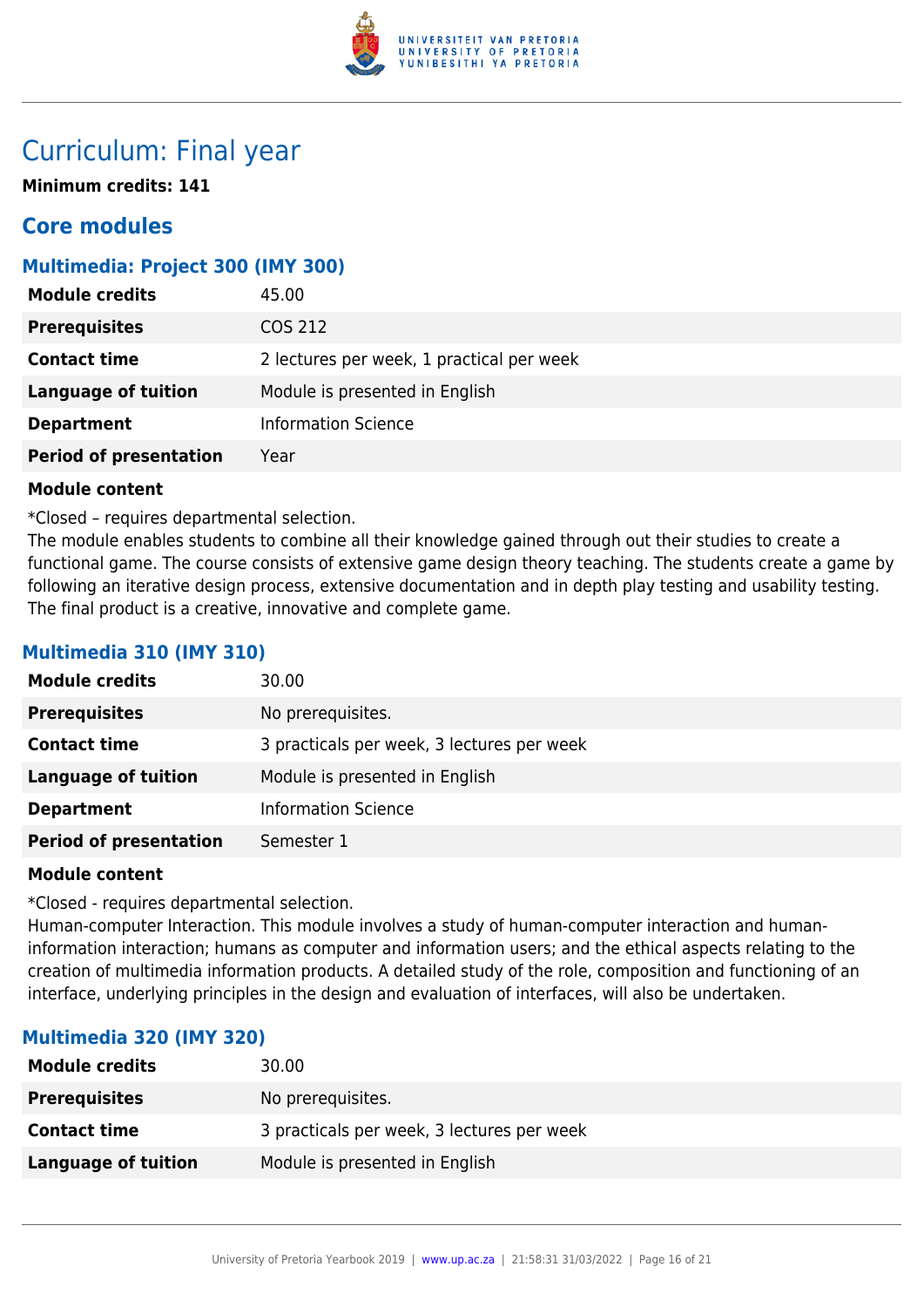

| <b>Department</b> | <b>Information Science</b> |
|-------------------|----------------------------|
|                   |                            |

### **Period of presentation** Semester 2

#### **Module content**

\*Closed - requires departmental selection.

Trends. This module deals with technical aspects of multimedia hardware and software, digital video and audio formats and compression; and version management. A detailed study of the latest developments in mark-up languages and related technologies will also be undertaken.

#### **Elective modules**

#### **Software engineering 301 (COS 301)**

| <b>Module credits</b>         | 27.00                                     |
|-------------------------------|-------------------------------------------|
| <b>Prerequisites</b>          | COS 212 and COS 214                       |
| <b>Contact time</b>           | 1 practical per week, 2 lectures per week |
| Language of tuition           | Module is presented in English            |
| <b>Department</b>             | <b>Computer Science</b>                   |
| <b>Period of presentation</b> | Year                                      |

#### **Module content**

The module exposes students to problems associated with software development on an industrial scale. Overall goals of the module are: to become familiar with the latest trends in software engineering; to understand the software engineering process and to appreciate its complexity; to be exposed to a variety of methodologies for tackling different stages of the software lifecycle; to understand and apply the concepts of systems administration and maintenance; to complete the development of a fairly large object orientation-based software product. The focus of the module is on a project that lasts the whole year. The project is completed in groups of approximately four (4) students and teaches students to take responsibility for a variety of roles within a group, and to understand the different requirements for these; to experience the advantages and problems of working in a group; professionalism with regards to particularly colleagues and clients.

After the successful completion of this module, the student will be able to: understand the psychology of a client; work in groups; and have an appreciation for planning, designing, implementing and maintaining large projects. These qualities should place the students in a position in which they are able to handle software development in the corporate environment.

| <b>Module credits</b>         | 18.00                                     |
|-------------------------------|-------------------------------------------|
| <b>Prerequisites</b>          | COS 110                                   |
| <b>Contact time</b>           | 1 practical per week, 2 lectures per week |
| <b>Language of tuition</b>    | Module is presented in English            |
| <b>Department</b>             | <b>Computer Science</b>                   |
| <b>Period of presentation</b> | Semester 1                                |

#### **Artificial intelligence 314 (COS 314)**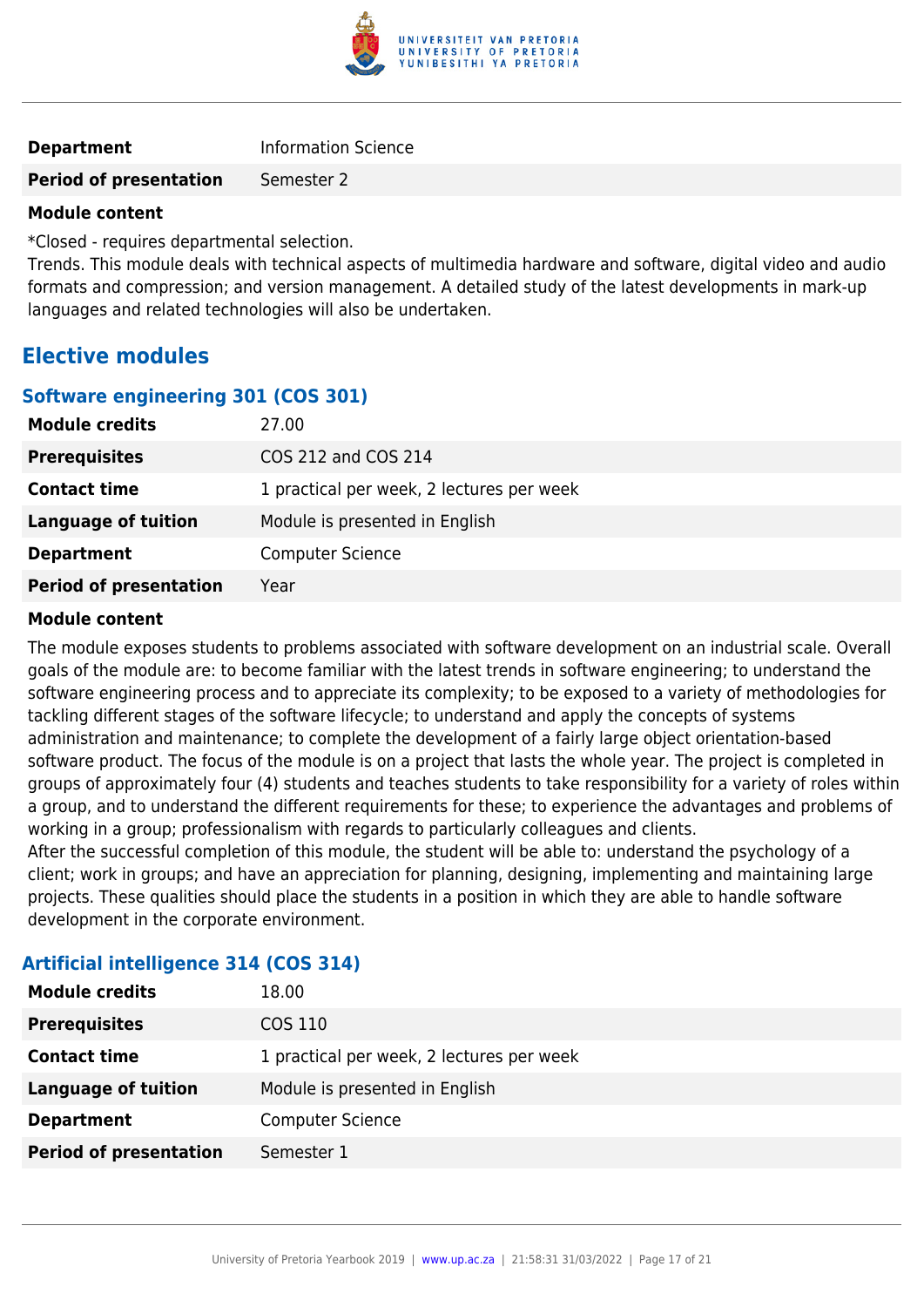

The main objective of this module is to introduce a selection of topics from artificial intelligence (AI), and to provide the student with the background to implement AI techniques for solving complex problems. This module will cover topics from classical AI, as well as more recent AI paradigms. These topics include: search methods, game playing, knowledge representation and reasoning, machine learning, neural networks, genetic algorithms, artificial life, planning methods, and intelligent agents. In the practical part of this module, students will get experience in implementing

- (1) game trees and evolving game-playing agents;
- (2) a neural network and applying it to solve a real-world problem; and
- (3) a genetic algorithm and applying it to solve a real-world problem.

#### **Database systems 326 (COS 326)**

| <b>Module credits</b>         | 18.00                                     |
|-------------------------------|-------------------------------------------|
| <b>Prerequisites</b>          | COS 221                                   |
| <b>Contact time</b>           | 1 lecture per week, 2 practicals per week |
| Language of tuition           | Module is presented in English            |
| <b>Department</b>             | <b>Computer Science</b>                   |
| <b>Period of presentation</b> | Semester 2                                |

#### **Module content**

This module builds on a prior introductory module on database technology and provides more advanced theoretical and practical study material for managing large volumes of data, for example, noSQL database systems and MapReduce. The module will consider file system models, for example Hadoop, relevant for big data storage, manipulation at scale, mining and visualisation. Basic knowledge of parallel decomposition concepts will be included.

#### **Computer security and ethics 330 (COS 330)**

| <b>Module credits</b>         | 18.00                                     |
|-------------------------------|-------------------------------------------|
| <b>Prerequisites</b>          | COS 110                                   |
| <b>Contact time</b>           | 2 lectures per week, 1 practical per week |
| <b>Language of tuition</b>    | Module is presented in English            |
| <b>Department</b>             | <b>Computer Science</b>                   |
| <b>Period of presentation</b> | Semester 2                                |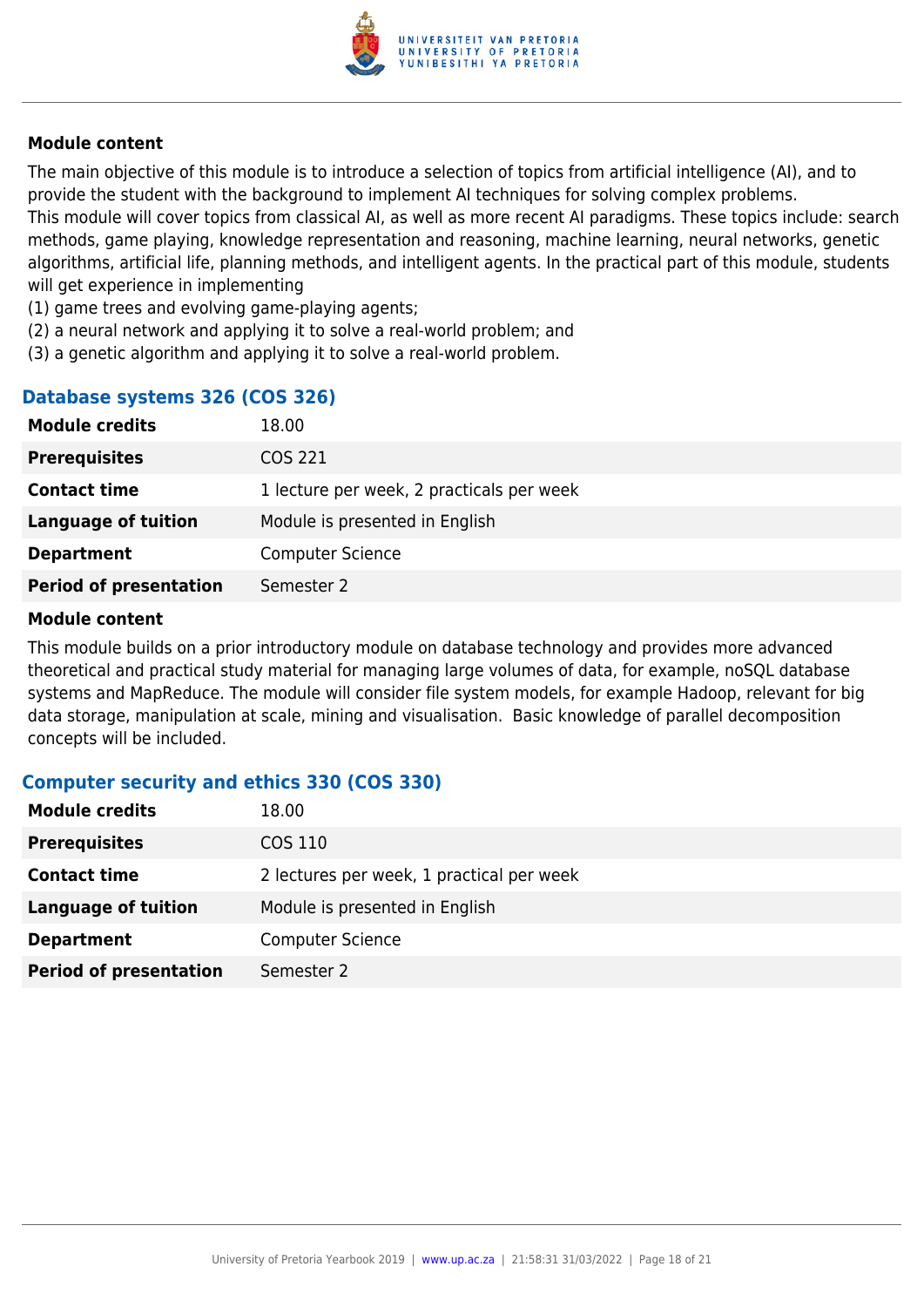

This module develops an appreciation of the fundamentals and design principles for information assurance and security. Students will develop a clear understanding of the basic information security services and mechanisms, enabling them to design and evaluate the integration of solutions into the user application environment. Emphasis will be placed on services such as authorisation and confidentiality. Students will acquire knowledge and skills of Security Models such as the Bell-LaPadula, Harrison-Ruzzo Ullman and Chinese Wall Model. Students will develop a detailed understanding of the confidentiality service by focusing on cryptology and the practical implementation thereof. The student will be introduced to professional and philosophical ethics. At the end of the module students will be able to engage in a debate regarding the impact (local and global) of computers on individuals, organisations and society. The professionalism of IT staff will be discussed against national and international codes of practices such as those of the CSSA, ACM and IEEE.

#### **Computer networks 332 (COS 332)**

| <b>Module credits</b>         | 18.00                                     |
|-------------------------------|-------------------------------------------|
| <b>Prerequisites</b>          | COS 216                                   |
| <b>Contact time</b>           | 1 practical per week, 2 lectures per week |
| <b>Language of tuition</b>    | Module is presented in English            |
| <b>Department</b>             | <b>Computer Science</b>                   |
| <b>Period of presentation</b> | Semester 1                                |

#### **Module content**

The objective of this module is to acquaint the student with the terminology of communication systems and to establish a thorough understanding of exactly how data is transferred in such communication networks, as well as applications that can be found in such environments. The study material includes: concepts and terminology, the hierarchy of protocols according to the OSI and TCP/IP models, protocols on the data level, physical level and network level as well as higher level protocols. The practical component of the module involves programming TCP/IP sockets using a high level language. The emphasis throughout is on the technical aspects underlying the operation of networks, rather than the application of networks.

#### **Programming languages 333 (COS 333)**

| <b>Module credits</b>         | 18.00                                     |
|-------------------------------|-------------------------------------------|
| <b>Prerequisites</b>          | COS 110                                   |
| <b>Contact time</b>           | 2 lectures per week, 1 practical per week |
| Language of tuition           | Module is presented in English            |
| <b>Department</b>             | <b>Computer Science</b>                   |
| <b>Period of presentation</b> | Semester 2                                |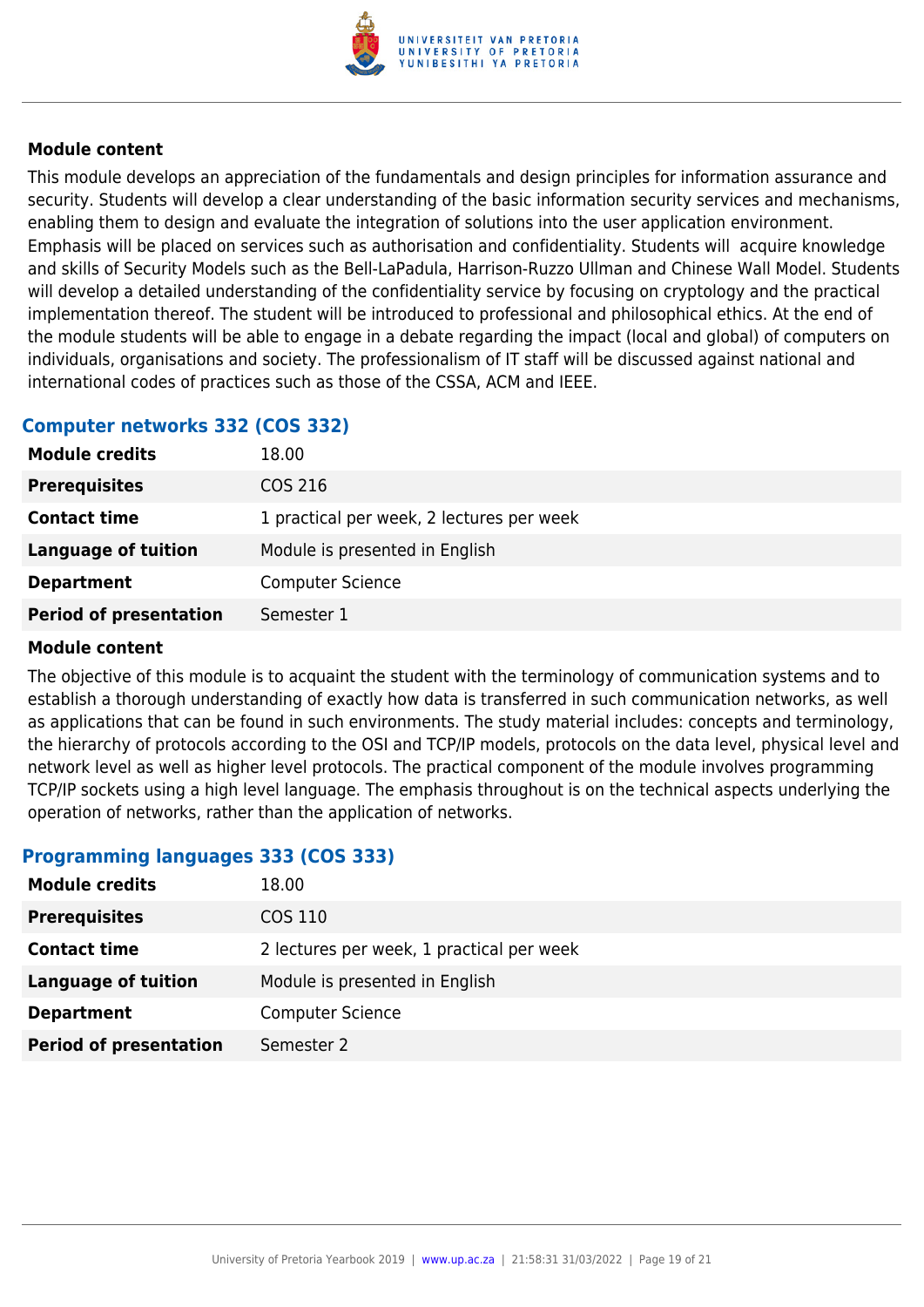

Programming languages are the backbone for software development. Each language has its own different syntax and semantics, but there are many common concepts that can be studied and then illustrated through the languages. The module concentrates on issues of object orientation, including delegation, iteration and polymorphism. It surveys how languages provide the basic building blocks for data and control, as well as exception handling and concurrency. At the end of the module, students will be able to appreciate the rich history behind programming languages, leading to independent principles that evolve over time. They will be skilled at using a variety of programming languages, including new paradigms such as functional, logical and scripting, and will know how to learn a new language with ease. From this experience, they will be able to apply evaluation criteria for choosing an appropriate programming language in a given scenario.

#### **Compiler construction 341 (COS 341)**

| <b>Module credits</b>         | 18.00                                     |
|-------------------------------|-------------------------------------------|
| <b>Prerequisites</b>          | COS 211 and COS 212                       |
| <b>Contact time</b>           | 1 practical per week, 2 lectures per week |
| <b>Language of tuition</b>    | Module is presented in English            |
| <b>Department</b>             | <b>Computer Science</b>                   |
| <b>Period of presentation</b> | Semester 1                                |

#### **Module content**

This module will introduce the student to the fundamentals of compiler construction. These include: the structural difference between a high-level and a von-Neumann language, the meaning of syntax and semantics and what semantics-preserving correctness means; the concepts of regular expressions, finite automata, context-free grammars in the context of programming languages; the need to construct parse-trees for given programmes; the application of data structures and algorithms for the purpose of code-analysis, codeoptimisation and register-allocation; and the limits of code-analysis in terms of undecideability and the halting problem.

After successful completion of the module, the student will have an understanding of the importance of compilers and will understand how to implement a compiler, in terms of its components, the scanner, parser, type checker and code-generator for a given grammar.

#### **Computer graphics 344 (COS 344)**

| <b>Module credits</b>         | 18.00                                     |
|-------------------------------|-------------------------------------------|
| <b>Prerequisites</b>          | COS 110 and WTW 124 or WTW 146            |
| <b>Contact time</b>           | 1 practical per week, 2 lectures per week |
| Language of tuition           | Module is presented in English            |
| <b>Department</b>             | <b>Computer Science</b>                   |
| <b>Period of presentation</b> | Semester 1                                |